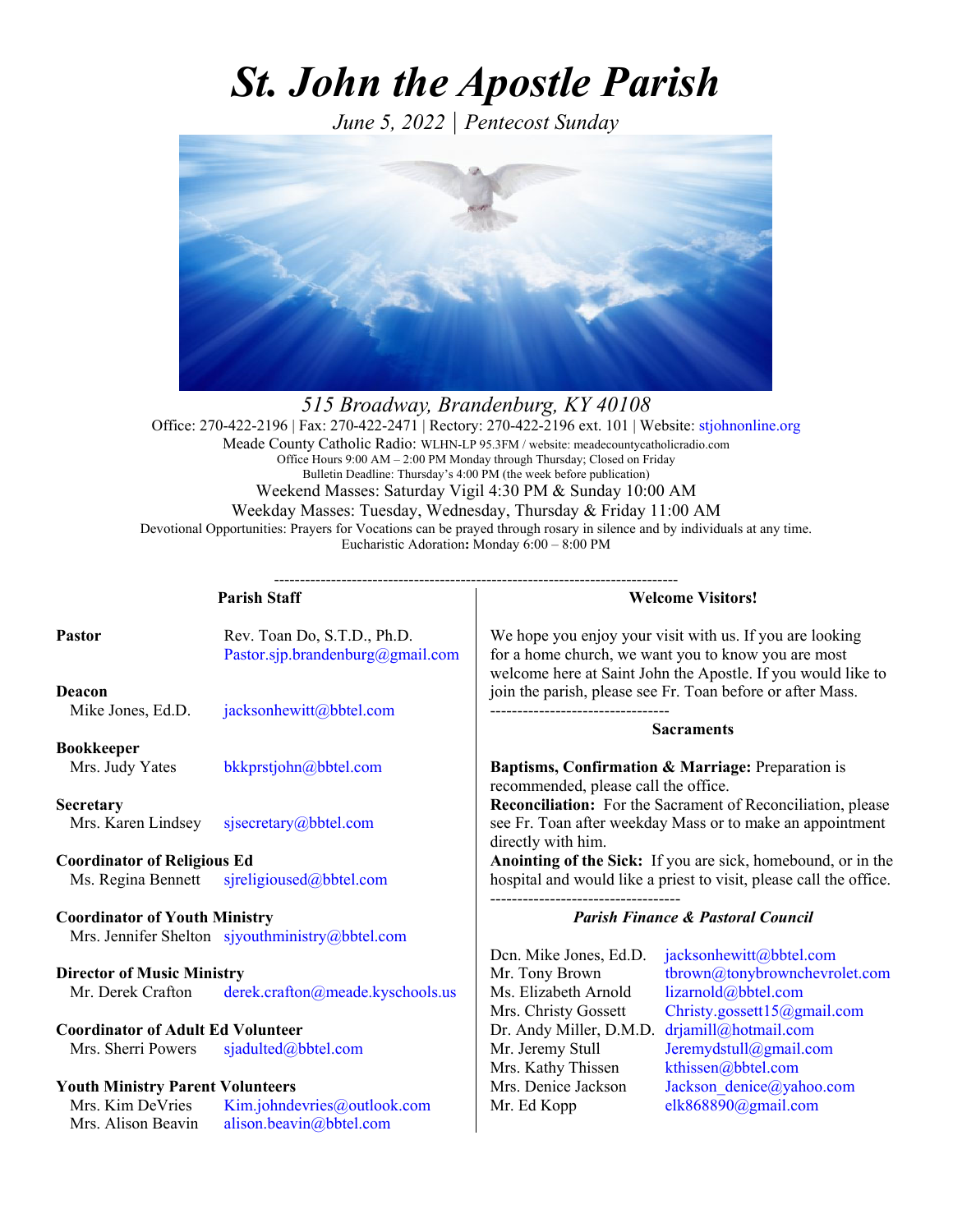# *The Holy Spirit Will Guide & Teach Us*

With the ascension of Jesus, Christians and Godfearers are now living in the Spirit of God and under the guidance of the Holy Spirit.



# **Mass Intentions for the Week of June 7 – 12**

| Day: Time:              | Intention:                                |
|-------------------------|-------------------------------------------|
| Tue. 11:00 AM           | No Mass   Presbyteral Assembly            |
| Wed. 11:00 AM           | No Mass   Presbyteral Assembly            |
| Thur. 11:00 AM          | No Mass   Presbyteral Assembly            |
| Fri. $11:00 AM$         | No Mass   Presbyteral Assembly            |
| Sat. $4:30 \text{ PM}$  | Herbie, Herbert and Mary Helen Chism      |
| Sun. $10:00 \text{ AM}$ | Al and Mary Grubb; Rebecca and Tom Stiff; |
|                         | Angela Holtsclaw                          |

Daily Masses AND Weekend Masses are Live Streamed --------------------------------------------

# **Scripture Readings for Feast the Most Holy Trinity**



Online version: https://bible.usccb.org/ Proverbs 8:22-31 Psalm 8:4-5, 6-7, 8-9 Romans 5:1-11 John 16:12-15 --------------------------------------------

## **Altar Flowers**

Remember or honor a loved one, family member or soldier. Call the office to schedule (\$50.00 donation) --------------------------------------------



# **Pray for the Sick in Our Parish**

 John Allgeier, Peter Allgor Jr., Patricia Baskins, Joe Cook, Clay Fackler, David H. Fackler, Debra Hardesty, Rose LaTondress, Mildred Mattingly, Vance Menefee, Paulette Pate, Gene & Marge Pence, Kathleen Powell, Diann Shireman, Jim Stiff, Charles Thompson, Annetta Waters, Mary West, Marion Whelan, Caroline Yates, Donna Hesler Argabright, Terry Shacklette, Rebecca Haught, Billy Martin, Phyllis Hicks, Bennie Bruner, and Trish Matthews. -------------------------------------------

## **Tithing for the Weekend of May 21-22, 2022**

#### \$5019.00

Weekly offering to make expenses **\$7,230.77**  As of this week, we have not only met our yearend's budget  $(i.e., June 30<sup>th</sup>)$ , but exceeded  $+$ \$42,028.77. The surplus will be used toward the upgrade of the church parking lots. Thank you for your continued generosity and support of our parish. -------------------------------------------

# *Ministers for June 11-12 4:30 PM*

Lector: Leslie Jenkins Eu. Ministers: Dcn. Mike, Debbie Jones, & Rodney Pickering Gift Bearers: Kyle and Karen Cook Ushers: Gary Dykhuis & Gary Knott

# *10:00 AM*

Lector: Kelly Popham

Eu. Ministers: Rachel Flaherty, Tabitha Folden, & Ed Kopp Ushers: Andrew and Drew Ford *If you are unable to minister as scheduled, please call someone on the list to cover for you. Thank you.* ------------------------------------------

## **Contact of Sister Lydia in Malta**

On Sunday May, 29, Sister Lydia was returning to Malta after her recent visit with Saint John the Apostle Church. As of this bulletin, she is home and safe. Some have expressed desire in keeping in touch with Sister Lydia and other sisters in her community. Here are their postal address and phone number:

Sr. Lydia Falzon 57 Anǵlu Gatt Street Mosta MST 4033 Malta, Europe Tel.: +356-79-50-68-45 The time to call:

------------------------------------------

8:00 AM to 12:00 noon US Eastern Time Or

2:00 PM to 4:00 PM US Easter Time

To make a phone call to someone outside the continent of the US and Canada, the country code (e.g., 356 for Malta) is important. The usual steps are to dial: 011, then 356, then 79-50- 68-45. Please be aware of the international phone charges. To store Sr. Lydia's number in one's smart phone book, the plus sign (+) before the country code is also important. The sign helps the smart phone to recognize that this is an international phone number.

Nowadays, software apps installed in smart phones can make free phone calls. Such apps as WhatsApp and Messenger are safe, and Sr. Lydia uses these two.

# *Appreciation & Thanks*

Allow me to be self-bragging. The religious education program at Saint John the Apostle Parish is one that is most vibrant and well-planned. Children from neighboring parishes come here to be part of our program. We are aware that nothing can be taken for granted. As the readings from Ascension Sunday remind us, the work of faith has to continue, and it requires much attention from each of us. Saint John the Apostle is doing its best in this commission charged to by Jesus. We could not be more grateful to the Coordinator of Religious Education, Ms. Regina Bennett, and to each and every volunteer Catechist. They have spent countless hours to teach our children in the faith of God and Jesus. Please join me in thanking them.

------------------------------------------ **Young Disciples Faith Formation News**  Preschool – 12<sup>th</sup> Grades **Young Disciples Faith Formation Summer News** 

> **ST JOHN'S VACATION BIBLE SCHOOL TO KNOW, TO LOVE, TO SERVE**

> > Preschool (Ages 3 to 5) Kindergarten, 1st Grade 2nd Grade (for 2022-23 school year)

> > > **Sunday, June 12 Sunday, July 10 Sunday, August 14 10AM TO NOON**

REGISTER AND MARK YOUR CALENDAR Registration form is in the back of church.